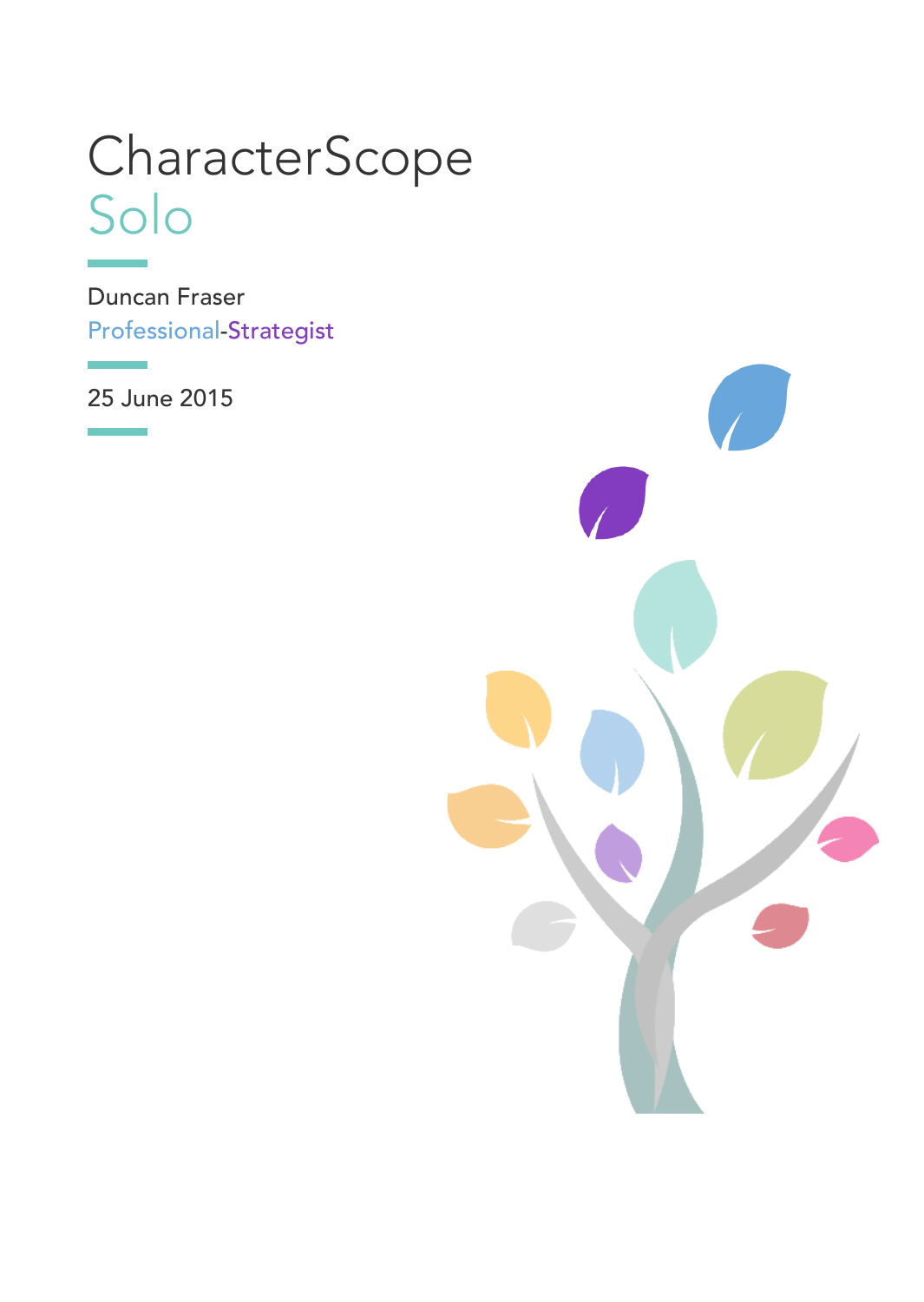# 7 things to know about Character & Leadership

- 1 ) <u>'</u> You might not think of yourself as a leader, but everyone leads at different points in their lives (even if only in small ways): CharacterScope will help you understand your strengths, and so be clearer about your leadership impact.
- 2 ) ! The secret to personal development is to choose wisely what you commit to develop: You can be anything you choose, but can't be everything.
- 3 ) <mark>.</mark> People follow people: others will follow you because of who you are rather than what you know or are good at doing.
- 4 ) . Building on your strengths is often a more effective route to development than trying to cover off your gaps.
	- 5 ) { A gap becomes a liability if you are not good at spotting and valuing others whose natural strengths can provide cover for your gaps.
- 6 ) <mark>.</mark> It takes hours of focused development to build or change habits: 20 minutes a day for 3 months of thinking, reading, observing, doing, reviewing, experimenting, getting feedback: the CharacterScope App will be your practical guide to change and personal growth.
	- 7 ) [ Humans are creatures of habit and easily lose sight of what they are trying to change. CharacterScope can help you keep focused on becoming your best self.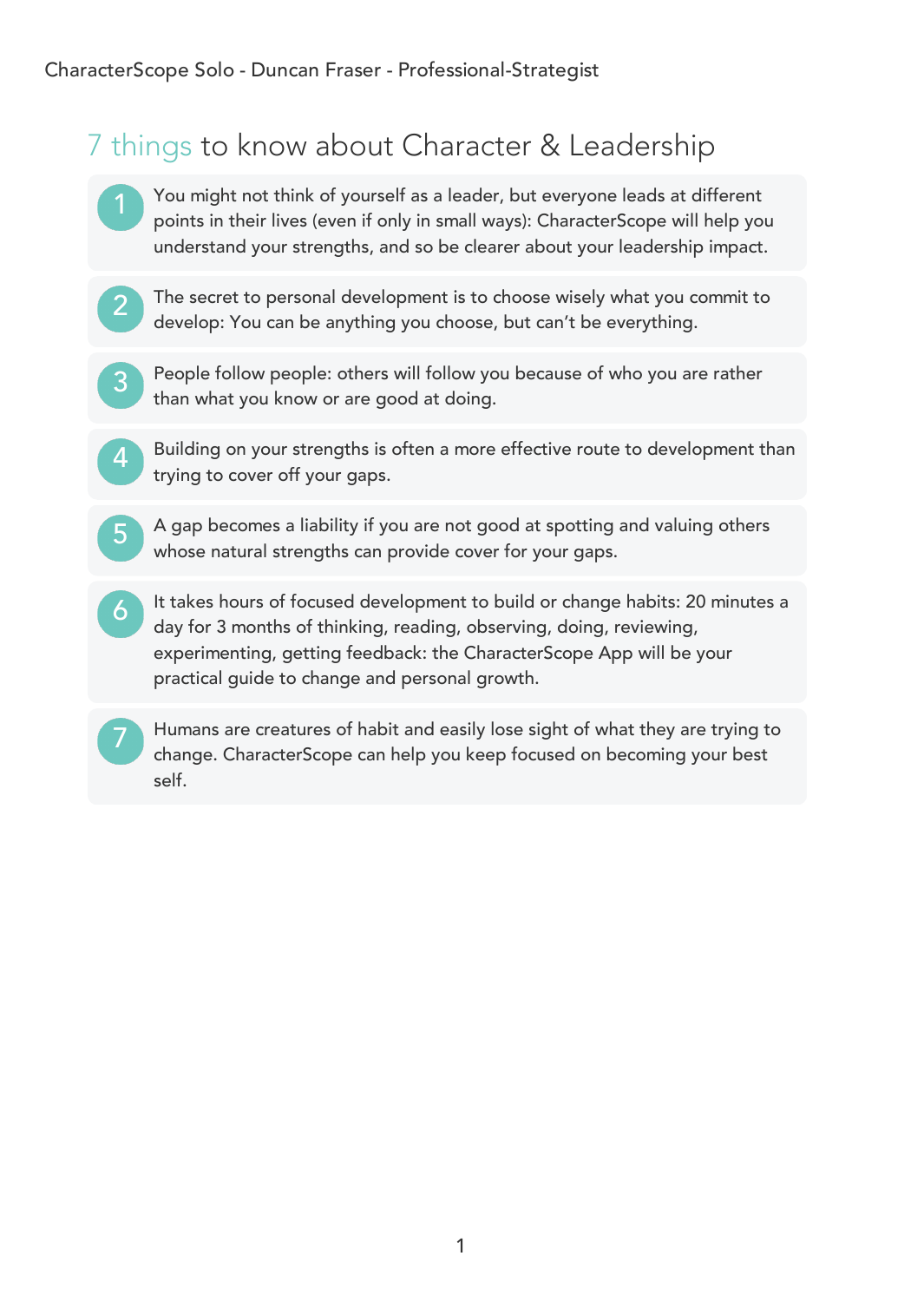# Summary: Your Leader types

Based on your self-review, CharacterScope has created this head summarising how your strengths map into the 9 Leader types.

The head is unique to you.

The circles represent each of the 9 Leader types and the numbers shown as you move or tap over each circle give you your 'fit-to-profile' – meaning how closely your pattern of strengths fit with each particular Leader type.



Your strengths map you as [Professional-Strategist](javascript:void(0))

The Professional part of your profile suggests you will be the kind of person who is valued for your determination to deliver on whatever personal commitments you make. You're likely to be known for your commitment to mastery of your chosen subjects and for your personal expertise. At your best you'll work with great energy, drive and focus in the service of others and the task at hand. And the Strategist in your profile means that you are likely to enjoy providing strategic clarity to people, groups and organisations, thinking further ahead than most people. Others will value you for your judgement and wisdom about what is going on. You're also likely to be insightful about what needs to happen to move a difficult task forward, to unstick a relationship, or to handle a tricky people situation.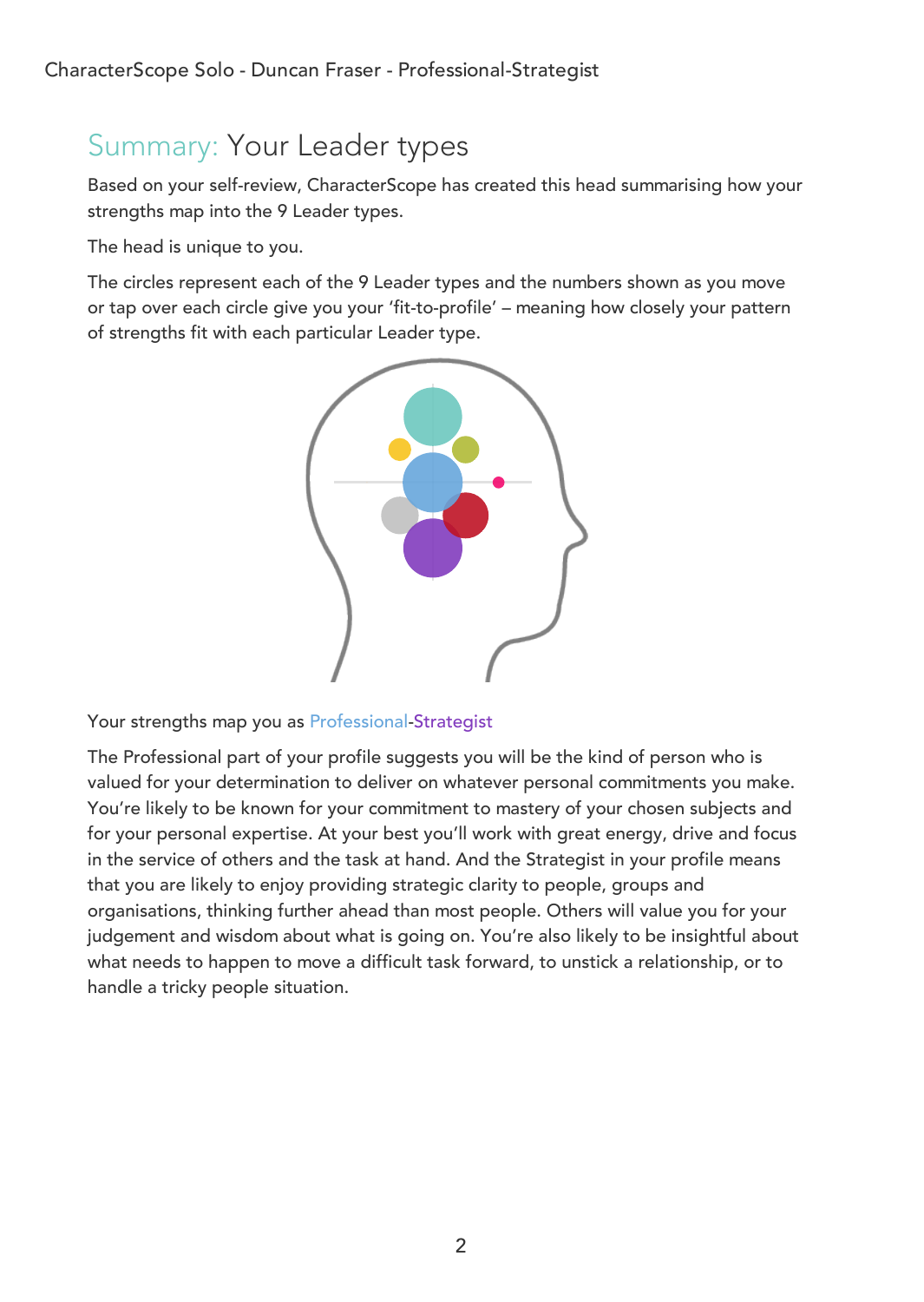# Fit-to-profile results

This page presents the results from your personal Leader types head in graphical format. Use it to explore in more detail what each of the Leader types can contribute to a team. Click on the bar for Leader type to see a fuller description.

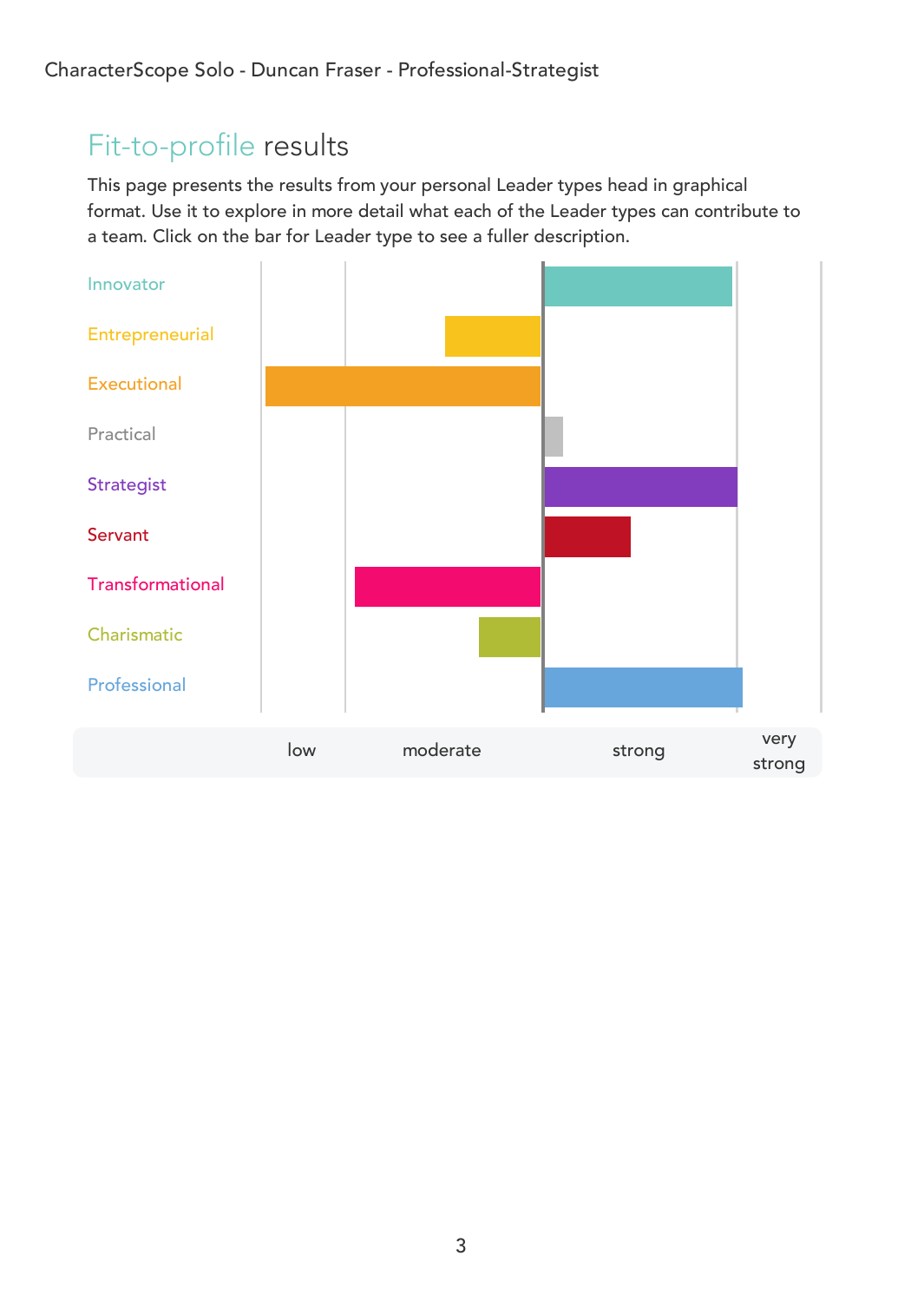# Duncan's best-fit Leader type

# [the Professional](javascript:void(0))

"Always be more than you appear and never appear to be more than you are."

Angela Merkel - Politician, Germany





# The Character of the Professional

Professionals are known for their commitment to mastery of their chosen subjects and their determination to deliver on whatever personal commitments they make. They work with great energy, drive and focus in the service of others.

Angela Merkel, Politician **Ryan Giggs, Footballer** Daniel Day-Lewis, Actor Hillary Clinton, Politician Shami Chakrabarti, Human Rights Activist

Maria das Graças Silva Foster, Petrobras-Petróleo Brasil

### At their best

- Be prepared
- Work hard
- Look after your client
- Do your duty
- Self-disciplined
- Emotionally even-keeled

- Impersonal
- Lacking humour
- 'Know-it-all'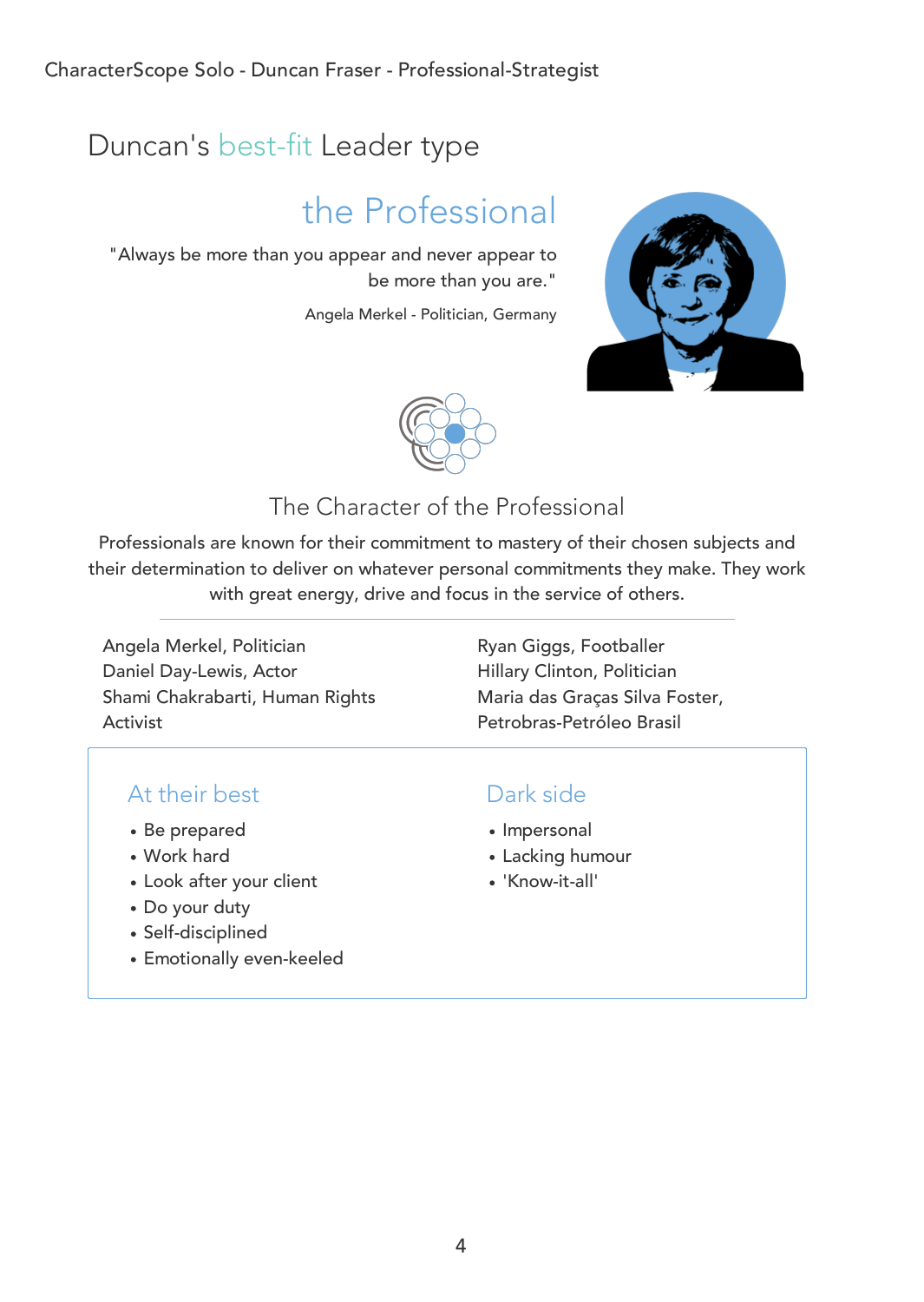# Duncan's second-fit Leader type

# [the Strategist](javascript:void(0))

"The financial service industry is a service industry. It should service others before itself."

Christine Lagarde - MD, IMF





### The Character of the Strategist

They provide strategic clarity to people and organisations. They are valued for their judgement, their wisdom about what is going on and their insight about what needs to happen to move a difficult task forward, unstick a relationship, or handle a tricky people situation.

N. R. Narayana Murthy, Infosys Bill Gates, Microsoft Eric Schmidt, Google Gordon Brown, Politician Christine Lagarde, MD of International Monetary Fund Garry Kasparov, World Chess Champion and Political Activist

Tom Ford, Fashion Designer and Film **Director** 

# At their best

- Guide
- Judge
- Field marshal
- Voice of reason
- Independent-minded
- Far-sighted
- Make links from past to future

- Over-analytical
- Skeptic
- Lacking empathy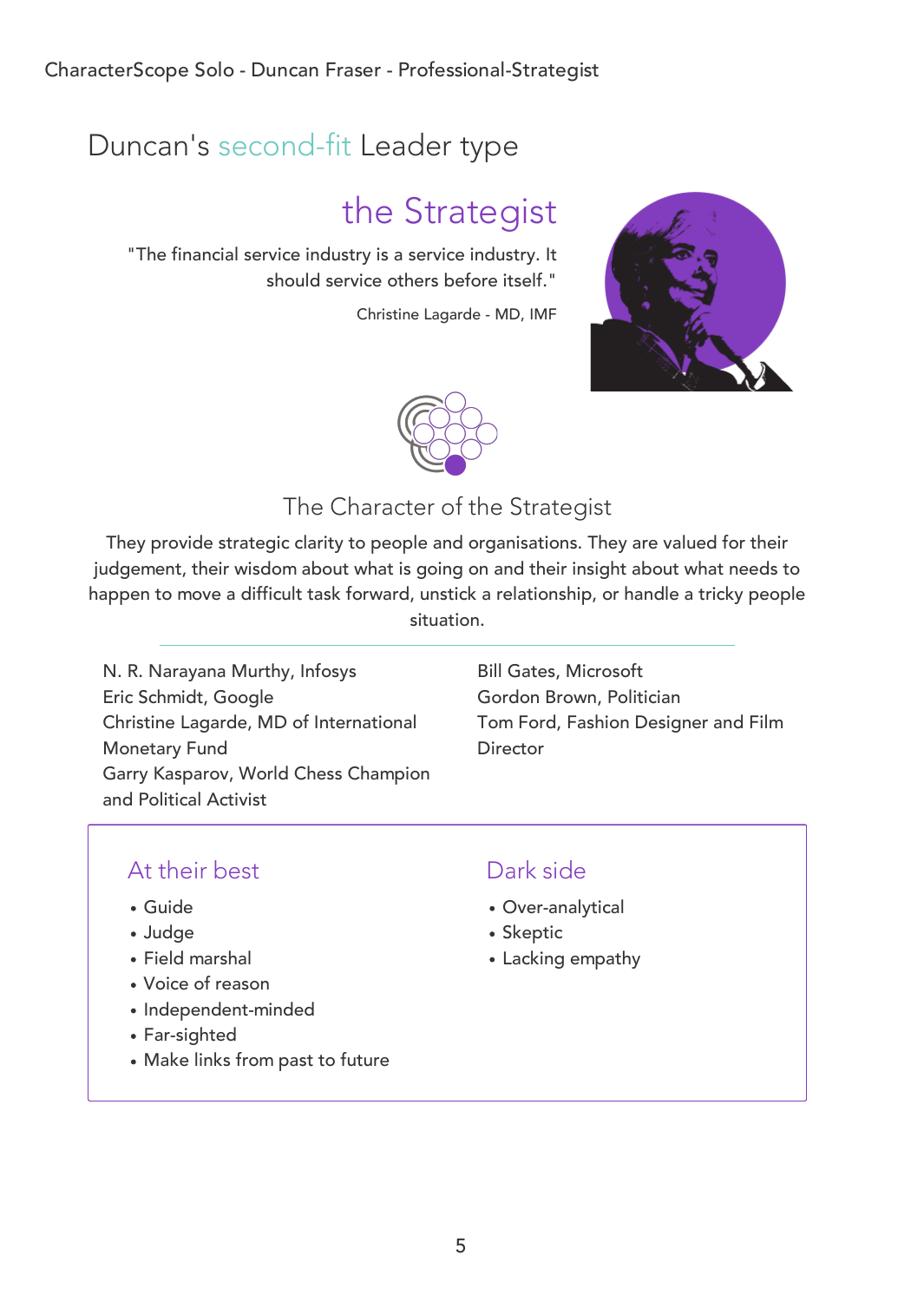# Summary: Your Strengths & Gaps

# **Strengths**

Based on your strength-mapping, CharacterScope picks out these as your top 5 **Strengths** 

Consistency: True to their inner values and public promises; open and straightforward

Insightful: Insightful about underlying agendas

Curiosity: Desire to explore, discover and grow; finds all subjects fascinating

Appetite: Desire to make a difference; driven by purposeful goals for self & others

Other awareness: Tunes into others and their worlds

### Gaps

Based on your strength-mapping, CharacterScope picks out these as your 5 potential Gaps

Achievable: Good sense of what is achievable in terms of pace and scale

Resilience: Rebounds from setbacks, adapts approach without losing focus

Handles conflict: Deals constructively with conflict

Optimism: Has a positive view of the future; finds the positives in any situation

Self-belief: Personal confidence that they can make a difference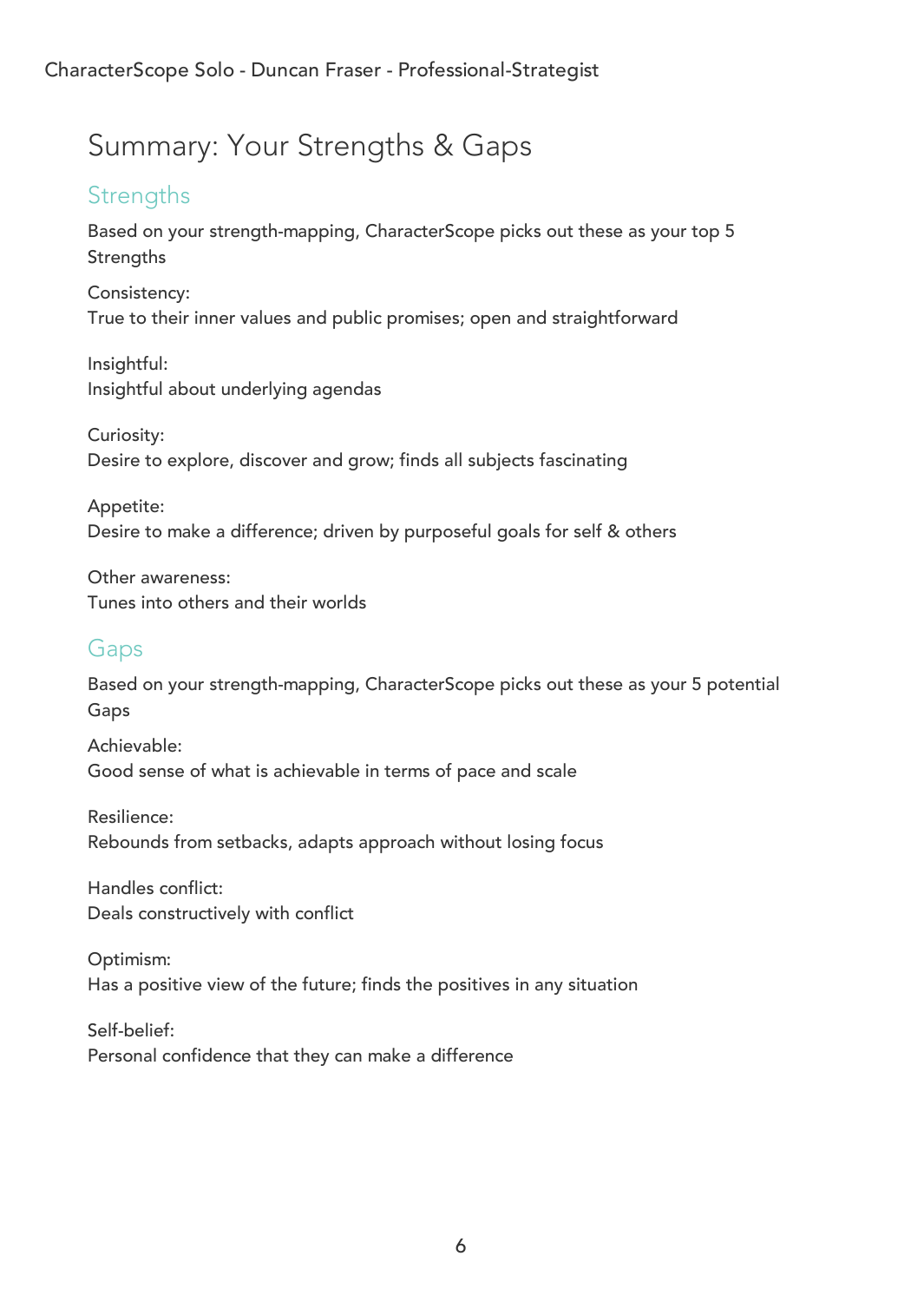CharacterScope Solo - Duncan Fraser - Professional-Strategist

# Strength-mapping

The list below shows Duncan's strengths as rated by Duncan:

More characteristic & easier to develop **[Consistency](#page-0-0)** [Insightful](#page-0-0) **[Curiosity](#page-0-0)** [Appetite](#page-0-0) [Other awareness](#page-0-0) [Fairness](#page-0-0) [Simplifies](#page-0-0) [Thinks ahead](#page-0-0) [Self-awareness](#page-0-0) [Manages expectations](#page-0-0) [Ownership](#page-0-0) **[Originality](#page-0-0)** [Zest](#page-0-0) [Open-minded](#page-0-0) [Creates solutions](#page-0-0) [Quick mind](#page-0-0) [Perspective](#page-0-0) [Influential](#page-0-0) [Sees opportunities](#page-0-0) [Grip](#page-0-0) [Judgement](#page-0-0) [Risk-taking](#page-0-0) [Humility](#page-0-0) [Self-regulation](#page-0-0) [Connects](#page-0-0) [Prudence](#page-0-0) [Perseverance](#page-0-0) [Optimises](#page-0-0) [Bravery](#page-0-0) [Self-belief](#page-0-0) [Optimism](#page-0-0) [Handles conflict](#page-0-0) [Resilience](#page-0-0) [Achievable](#page-0-0)

Less characteristic & harder to develop



 $\blacktriangle$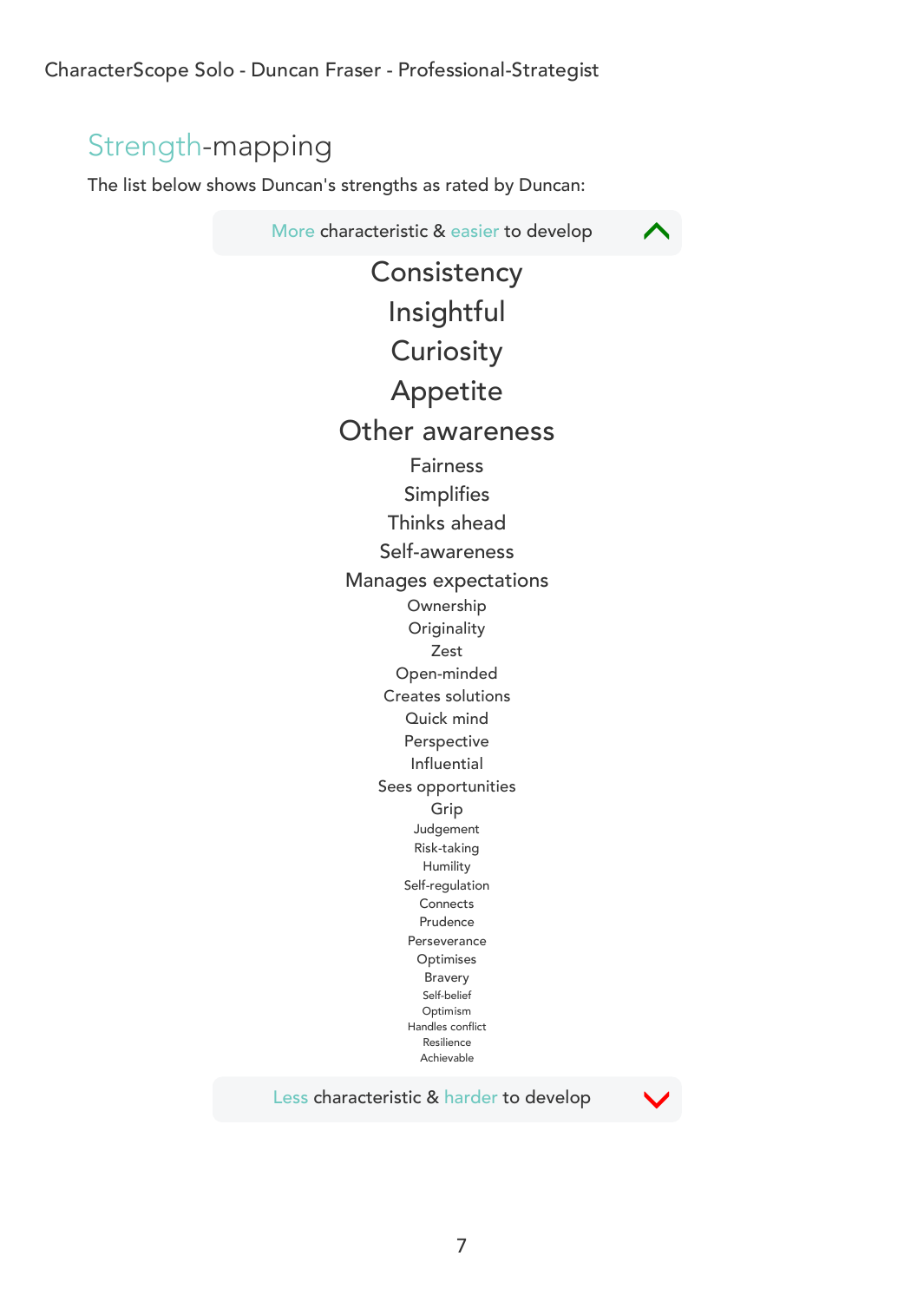# The Strengths you bring to others

Here's what your colleagues are likely to notice and value in your key strengths:

# **[Consistency](javascript:void(0))**

You will be seen as someone who acts consistently across different situations and with different people, not telling one thing to one group and a different thing to another. You'll be known as someone who will respect confidences and confidentiality. In many ways Consistency is about personal integrity: being true to yourself, your personal values and your commitments. Others will find your behaviour to be transparent in that you will do what you say, and stay true to who you are: that your external behaviour mirrors your inner beliefs and values.

# [Insightful](javascript:void(0))

Insightful is about paying attention to the underlying agendas and motives that are shaping behaviour and using this awareness to bring issues to the surface in a helpful way. People around you will see you as good at noticing what they and others often miss: the subtle cues that indicate that something is not what it might seem or that someone is not feeling able to speak openly. You will enjoy thinking into the underlying motivations and personal agendas of people, and how these are shaping their behaviour.

# **[Curiosity](javascript:void(0))**

You will be seen as someone who, no matter what you are doing, will find something that deeply interests you. Who actively seeks out new and different situations and experiences, who enjoys what's new. And you will be seen as questioning, wanting to understand why things are as they are, wanting to understand others' ideas and solutions. At your best you are someone who will ask good and challenging questions, but out of a spirit of trying to understand rather than trying to catch others out or challenge their views.

# [Appetite](javascript:void(0))

You will be seen as someone who has a strong inner sense of purpose and that you bring this to whatever you are involved in. Appetite is about having an inner conviction of the value of a cause or goal, matched with a desire to play a key part in bringing it about. Colleagues will value your willingness to challenge the status quo in areas you feel strongly about, along with your openness to what you need to change personally in order to bring about the wider change.

### [Other awareness](javascript:void(0))

Other awareness is about stepping into another's shoes and understanding their world through their eyes - their thoughts, feelings, motives and circumstances. Those around you will feel that you have an empathic awareness of them and of other people, and that you are genuinely interested in people for who they are rather than for how they could be useful to you. You are likely to enjoy tuning into other people, trying to move beyond simply noticing the person to being curious about them, their world, their motivation and their fears.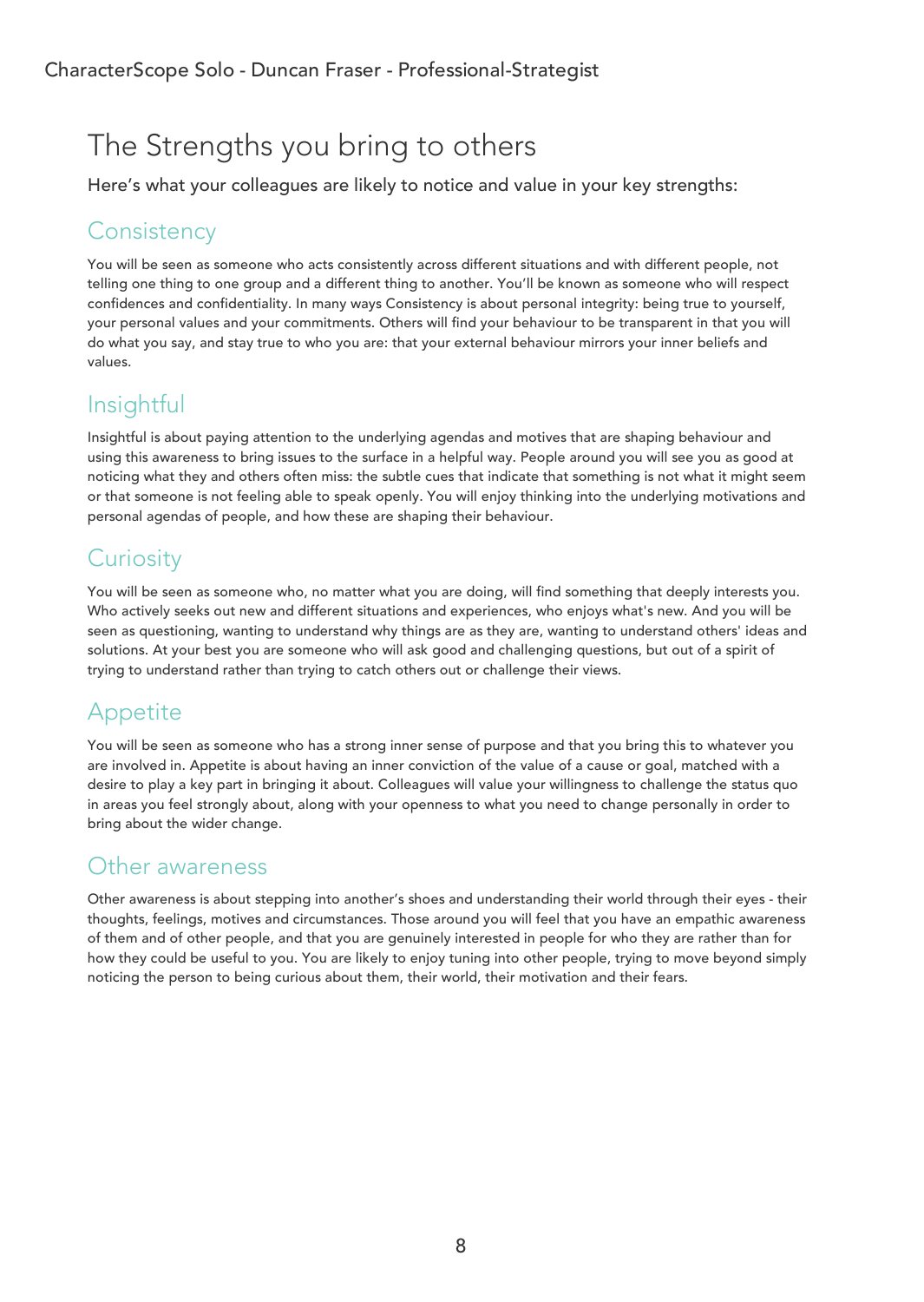# How your Bridgeable Gaps might impact others

Here's what your colleagues might notice from your gaps

# [Achievable](javascript:void(0))

Achievable is about understanding what is required to get things to happen in the real world and shaping practical action to deliver. Colleagues are likely to feel that you are an unreliable judge of what is required in reality to deliver a particular project or piece of work. They may see you as being too optimistic – or even pessimistic – rather than grounded in reality. It may be that you lack patience in working through the practical details of a situation, or that your real preference is for analysis and creative breakthroughs rather than pinning down practicalities.

### [Resilience](javascript:void(0))

Colleagues are likely to experience you as someone who is quite easily affected by setbacks and failures. You will feel things personally and may take your time to build back your self-confidence after a setback. You're likely to take obstacles as evidence that your goal is not achievable and be too quick to switch your focus elsewhere. Others may see you as someone who doesn't like to examine or acknowledge their part in a setback and as a consequence feel you may miss the learning opportunity.

# [Handles conflict](javascript:void(0))

You are likely to feel thrown by disagreements and strong emotions, losing your fluency and skill with other people. Colleagues may feel you avoid tough conversations and are reluctant to surface friction and difficulties, with the risk that issues are not resolved and are allowed to become more established. Or they may see you as seeing conflict in terms of blame, of good and bad, and of win or lose. It may also be that people feel you are easily triggered by arguments, becoming opinionated and in turn risking triggering other people's defensiveness and emotions.

# **[Optimism](javascript:void(0))**

Others will see you as someone who gets preoccupied with things that could go wrong and who dwells on past failure and setbacks. Colleagues may see you as viewing the future pessimistically. Some may feel that you are sceptical about them and their personal talents and contribution, whereas you may feel that you are just trying to prevent things going wrong. At times colleagues could fear that you look for the worst side of people, not wanting to be let down.

# [Self-belief](javascript:void(0))

Colleagues may see you as someone who can lack outward confidence, particularly when you are in unfamiliar situations. Within yourself, you are likely to underestimate what you are capable of achieving and colleagues might be surprised at your own self-evaluation and your doubts about your ability to achieve. You're likely to dismiss and second-guess your instincts and judgements, and as a consequence set your own targets and expectations of yourself lower than others would. Colleagues might also notice that you tend also to be apologetic about your contribution, tending to downplay your ideas and impact.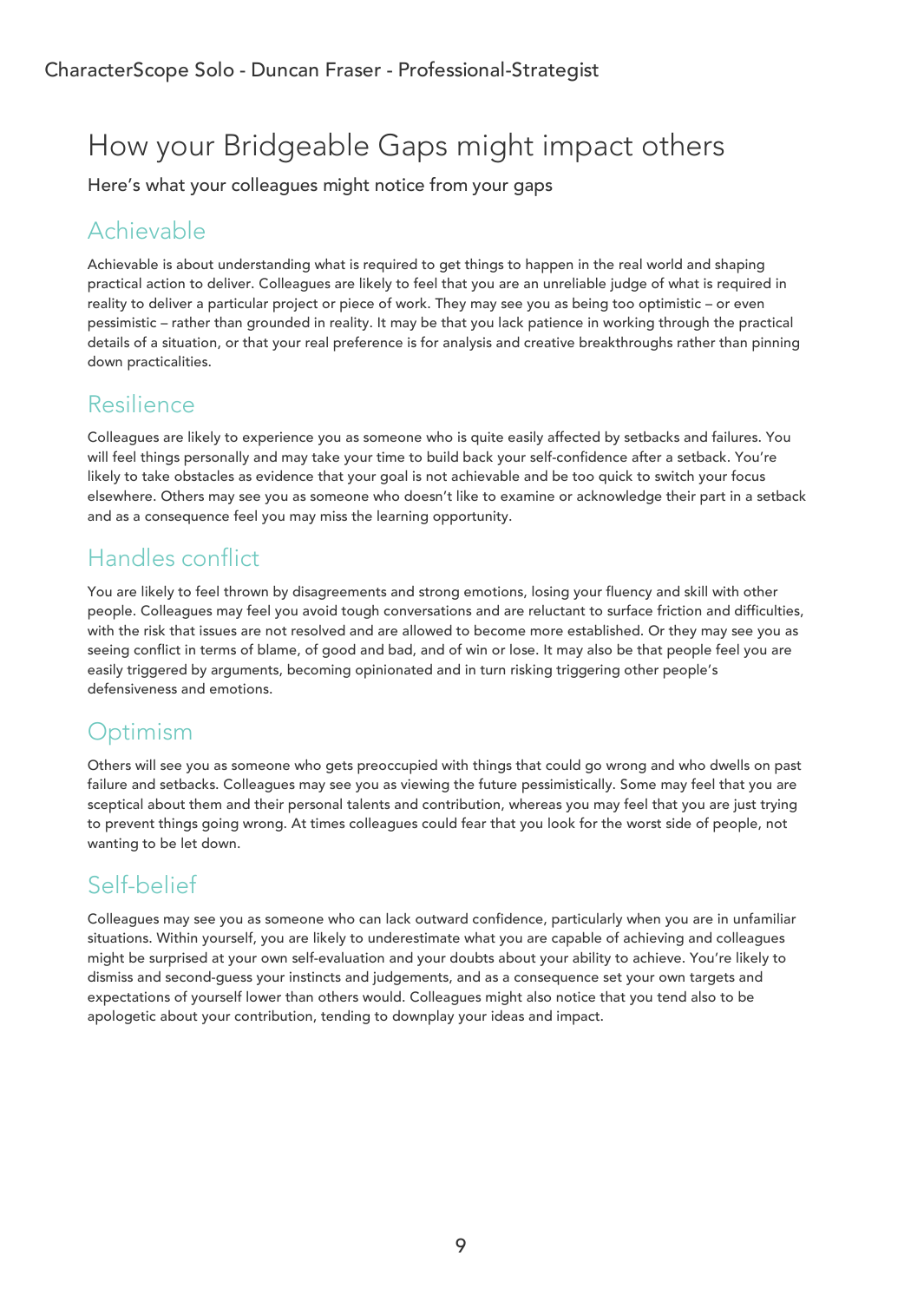# The 9 Leader types



#### [the Innovator](javascript:void(0))

"They are willing to think the unthinkable, make connections others miss, good at anticipating how the world may change and are willing to make bold, gamechanging decisions, even at the risk of failure or seeming foolish."



# At their best

- Visionary
- Restless creator
- Original thinker
- Follows convictions
- Bold
- Willing to risk failure

- Disconnected from reality
- Lone visionary
- Man out of time
- Mad scientist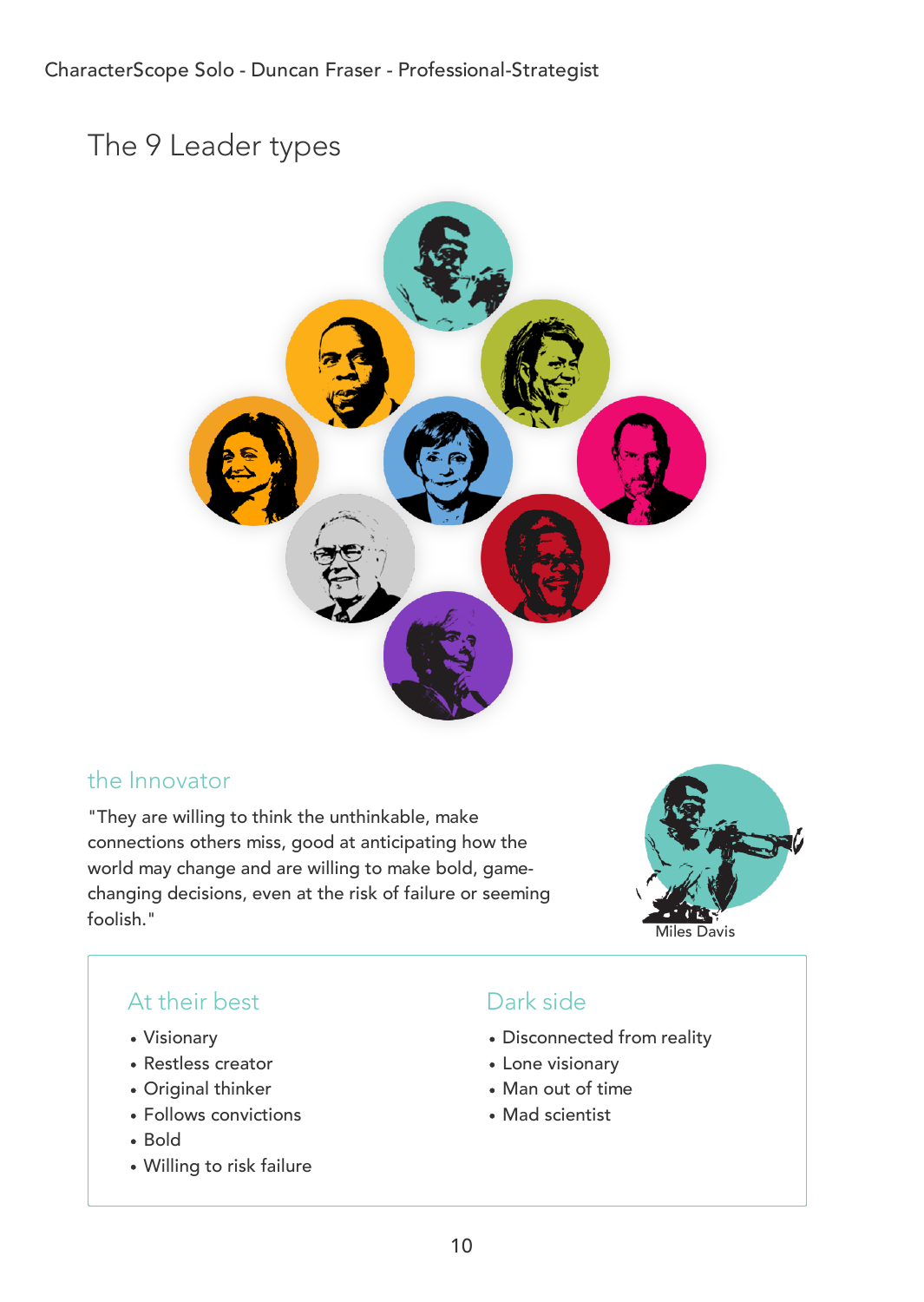### [the Entrepreneurial leader](javascript:void(0))

"They are great at spotting the potential in situations and have the network of contacts, personal resourcefulness and determination to follow through and turn possibilities into reality."



- Wealth-creator
- Connector
- Spots value others miss
- Self-belief
- Action-oriented
- Negotiator

### Dark side

- Won't be managed
- Self-centred
- Money-focused

### [the Executional leader](javascript:void(0))

"The Executional leader is focused and driven to achieve great results. They will work tirelessly on a challenging task until it is completed, galvanising and driving the efforts of others, often with little or no regard for relationships or workplace politics."



Sheryl Sandberg

Jay Z

#### At their best

- 'Make it happen'
- Tough-minded executive
- 'The Leader'
- Battle warrior
- Unstoppable force
- Challenging

- Dictator
- 'Ready, fire, aim!'
- 'Win at all costs'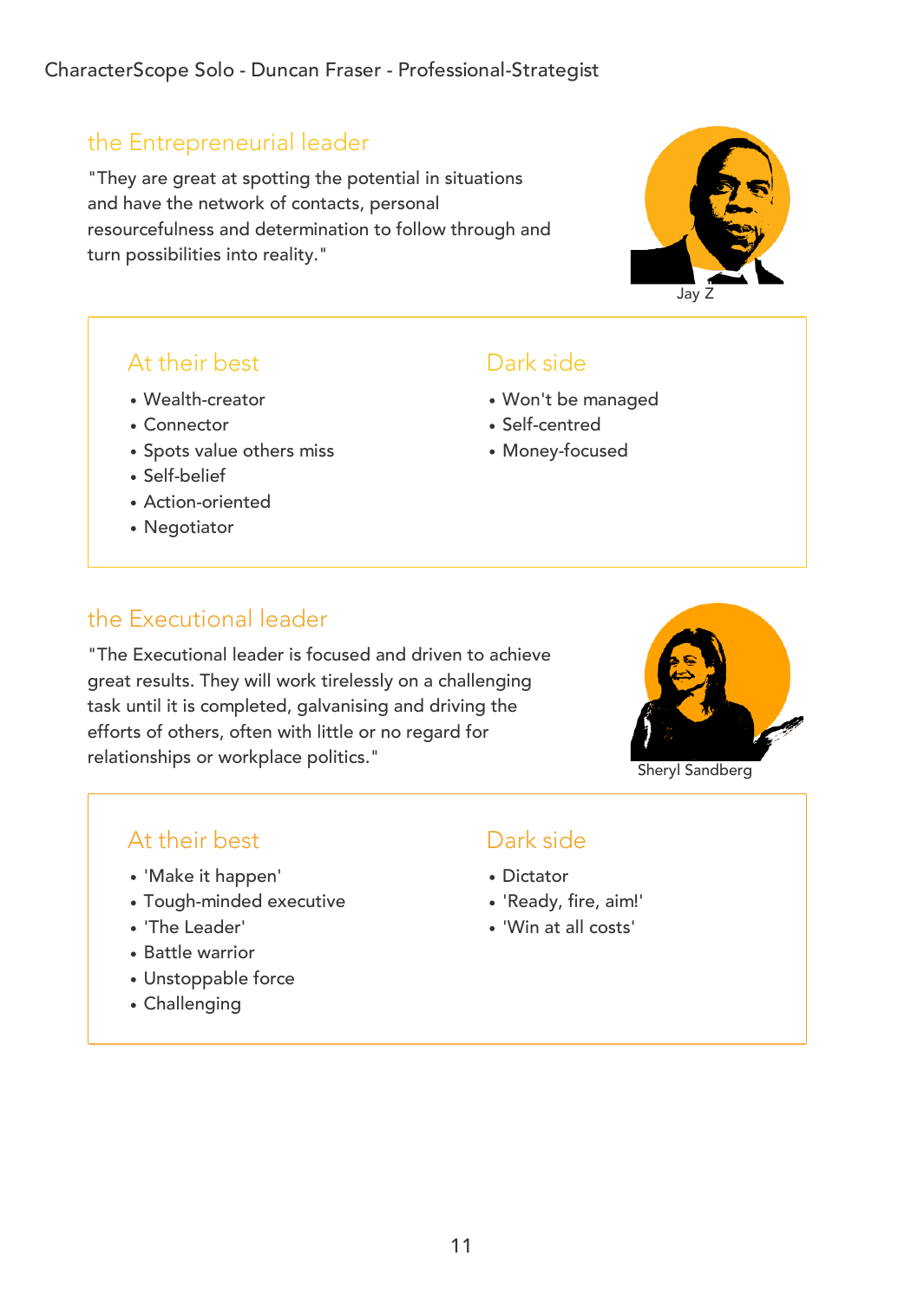# [the Practical leader](javascript:void(0))

"They are great at translating strategy into practical results, with a strong feel for what will work in the real world. They balance the short-term with the long-term, bringing a sustained focus on improving the quality, reliability and effectiveness of whatever they are leading."

#### At their best

- 'Make it work and do what works'
- Delivers
- Consistent
- Fair
- Knows limitations
- Dutiful

#### Dark side

- Resistant to change
- Blocks creativity
- Lacks inspiration

### [the Strategist](javascript:void(0))

"They provide strategic clarity to people and organisations. They are valued for their judgement, their wisdom about what is going on and their insight about what needs to happen to move a difficult task forward, unstick a relationship, or handle a tricky people situation."



Christine Lagarde

### At their best

- Guide
- Judge
- Field marshal
- Voice of reason
- Independent-minded
- Far-sighted
- Make links from past to future

- Over-analytical
- Skeptic
- Lacking empathy

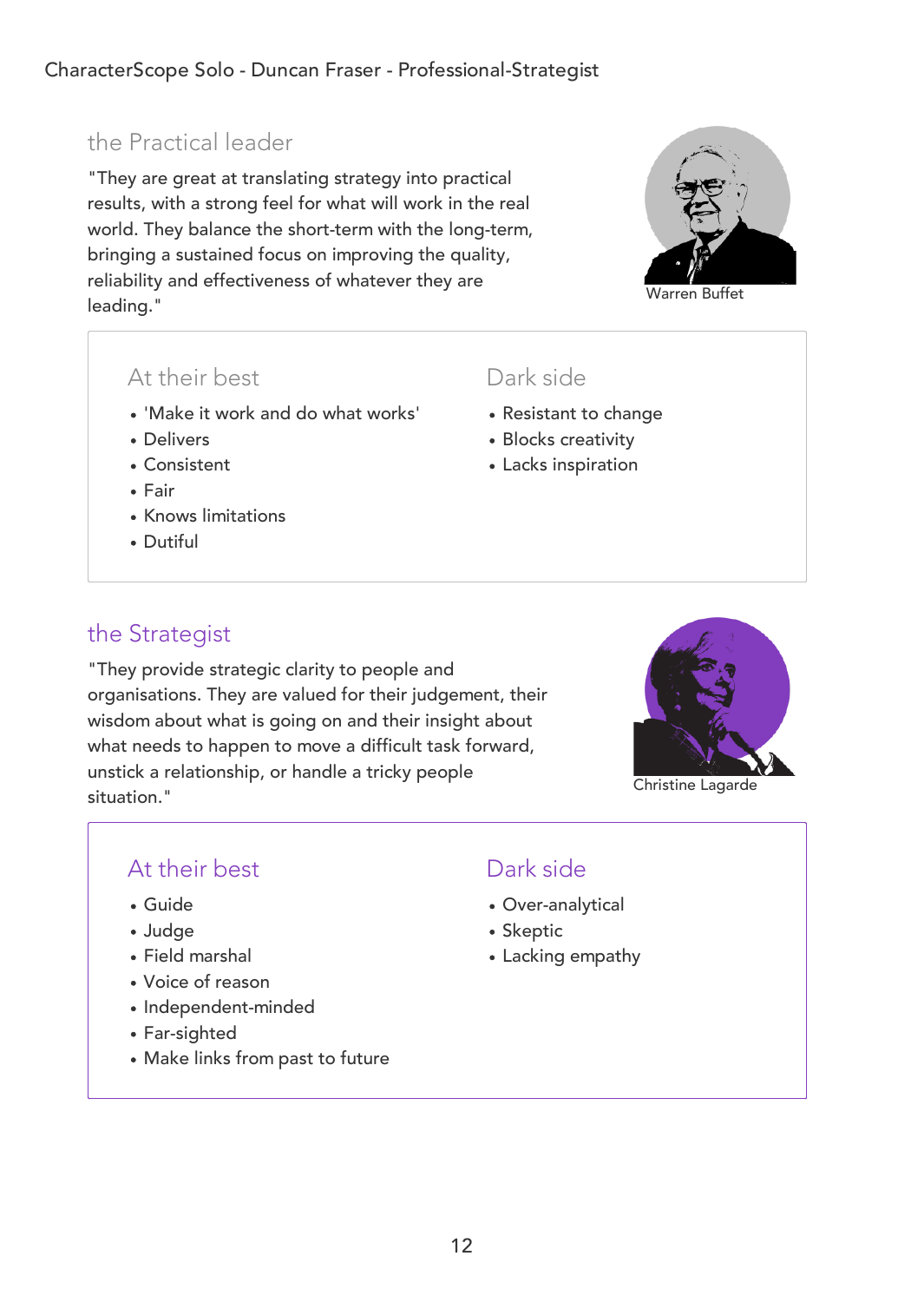# [the Servant leader](javascript:void(0))

"The Servant leader gets their own ego out of the way and focuses on the team and organisation around them. They pull people together around shared goals, recognise and play to people's strengths and inspire teams to perform strongly. Many come to personify the team, to embody its core values and identity."



### At their best

- Talisman of the team
- Holder of the values
- The responsible one
- The last to remain after others fall or fail

# Dark side

- Invisible
- Lone voice (after others have gone)
- Inflexible

# [the Transformational leader](javascript:void(0))

"They are great at leading people and organisations through change. Some deliver change in processes, products and structures, but the best are just as good at changing beliefs, mind-sets and culture."



Steve Jobs

# At their best

- Prophet
- Do what others see as unthinkable
- Resilient
- Positive
- Values-driven

- Anarchist
- Revolutionary
- Charging after lost causes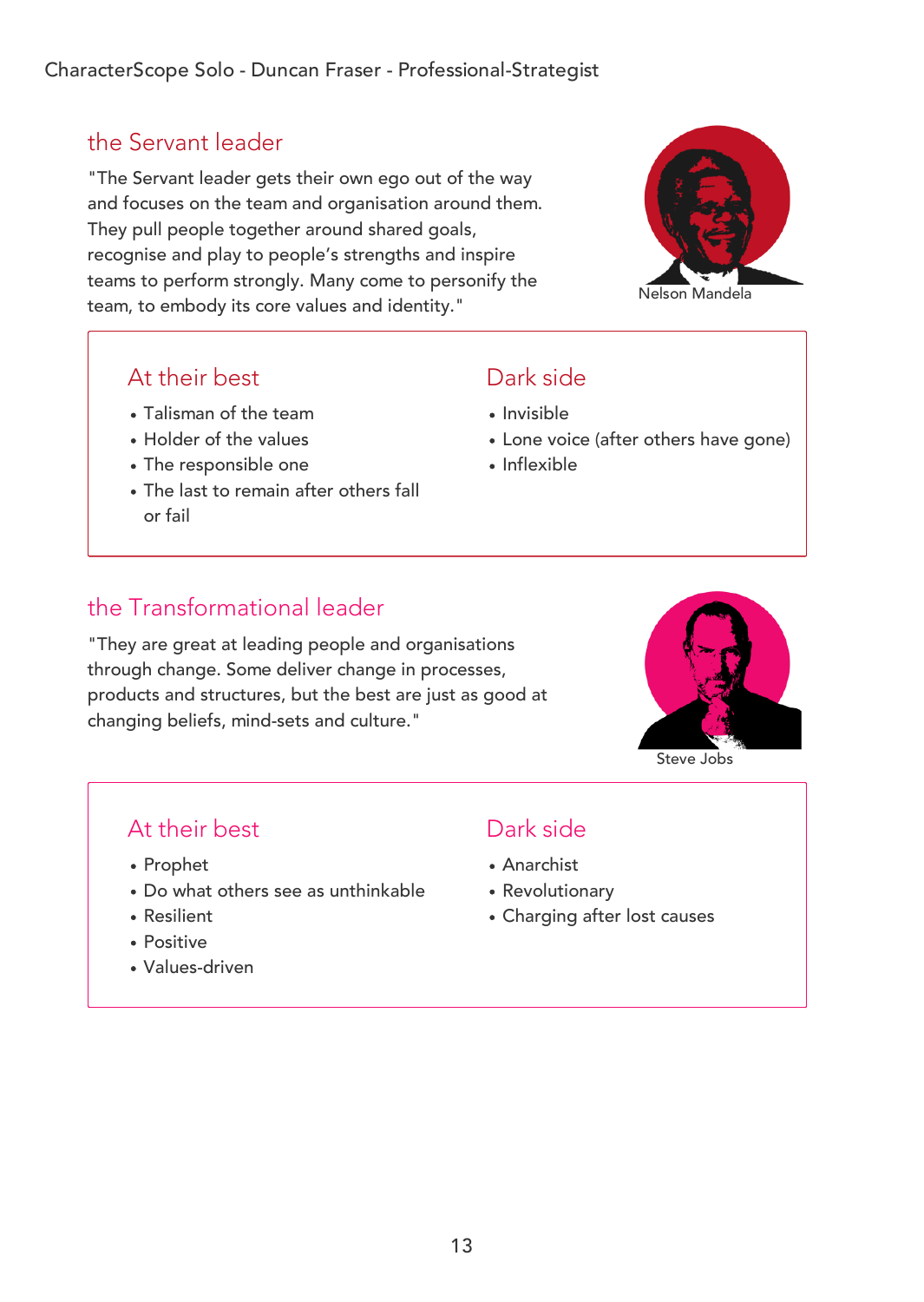# [the Charismatic leader](javascript:void(0))

"They seem to pull people towards them – who are drawn by their inner convictions and vision. The best create inspiration, energy and change for people, generating a sense of possibilities and potential."



### At their best

- Brings visions vividly to life
- People-gatherer
- Inspirer
- Story-teller
- Creates aspirational goal

# [the Professional](javascript:void(0))

"Professionals are known for their commitment to mastery of their chosen subjects and their determination to deliver on whatever personal commitments they make. They work with great energy, drive and focus in the service of others."



### At their best

- Be prepared
- Work hard
- Look after your client
- Do your duty
- Self-disciplined
- Emotionally even-keeled

# Dark side

Dark side

Narcissist Sun-God

Manipulator

- Impersonal
- Lacking humour
- 'Know-it-all'